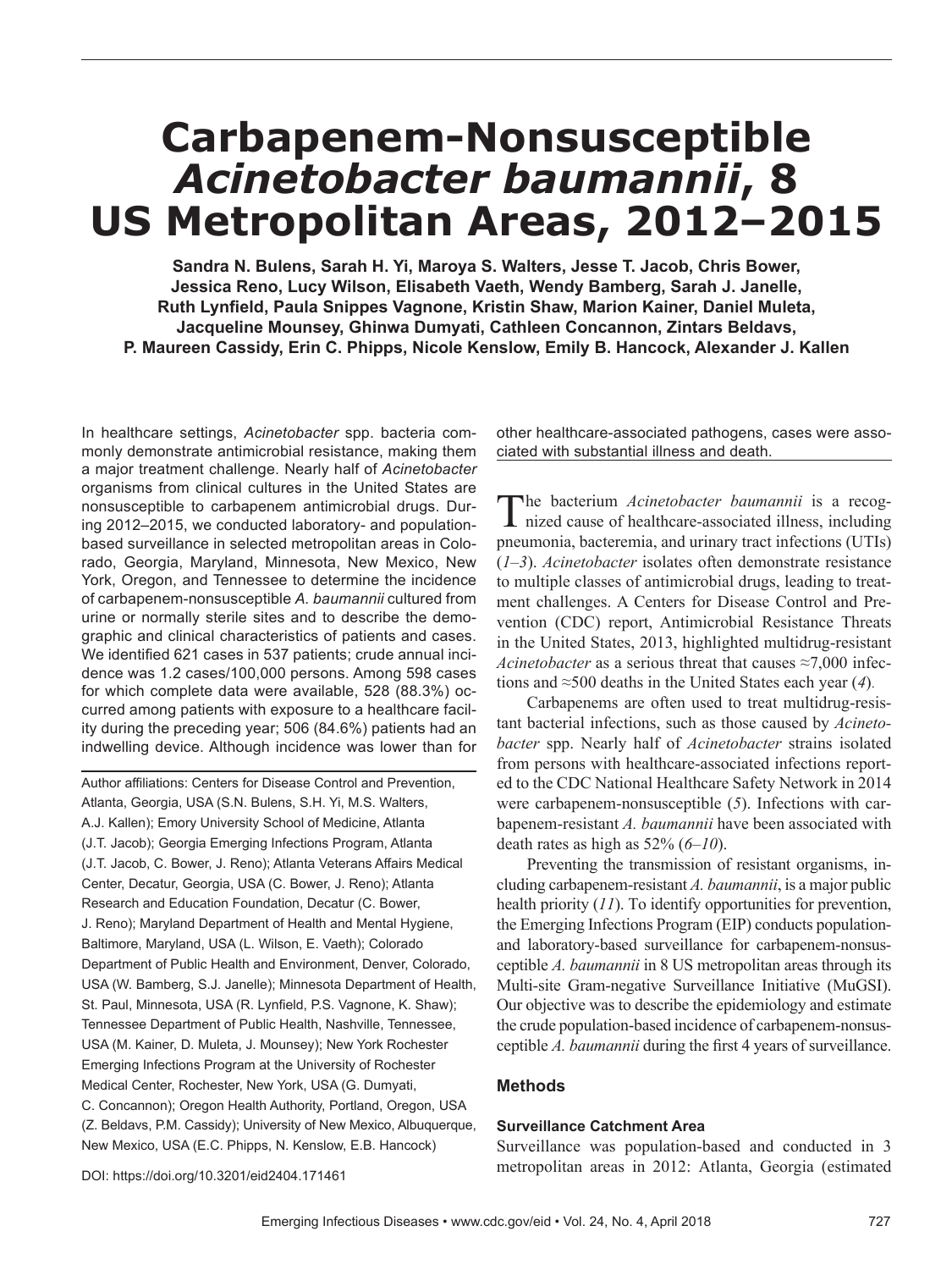population 3,991,607); Minneapolis and St. Paul, Minnesota (1,761,282); and Portland, Oregon (1,766,135). Four more metropolitan areas were added in 2013: Denver, Colorado (2,694,886); Baltimore, Maryland (1,934,018); Albuquerque, New Mexico (676,685); and Rochester, New York (749,600). One other site, Nashville, Tennessee (1,653,871), was added in 2014. The total population under surveillance in 2015 was  $\approx$ 15.2 million, which included 31 counties in the identified metropolitan areas (*12*). The project comprised cases for which samples were collected for culture of carbapenem-nonsusceptible *A. baumannii* during January 1, 2012–December 31, 2015.

# **Case Definition and Epidemiologic Classification**

We defined a case as the first isolation of carbapenemnonsusceptible *A. baumannii* complex in a 30-day period from a normally sterile body site or urine specimen of a surveillance catchment area resident. Carbapenem nonsusceptibility was based on antimicrobial drug susceptibility test results generated by the local clinical laboratory's primary testing method and 2012 Clinical and Laboratory Standards Institute interpretive criteria for meropenem and imipenem nonsusceptibility (MIC >2 µg/mL) (*13*). For doripenem, nonsusceptibility was defined using the 2012 Food and Drug Administration's breakpoint (MIC >1 µg/mL) (https://druginserts.com/lib/rx/meds/doribax/ page/3/). Most clinical laboratories in the EIP catchment area used automated testing instruments for primary antimicrobial susceptibility testing (*14*). Respiratory cultures, although clinically important for carbapenem-nonsusceptible *A. baumannii*, were not included as part of this surveillance.

We considered a sample collected for initial culture to be hospital-collected if it was collected in a short-stay acutecare hospital inpatient setting. We considered a sample to be other healthcare–collected if it was collected in any of the following settings: long-term care facility ([LTCF]; i.e., nursing home, skilled nursing facility, inpatient hospice, or physical rehabilitation facility); long-term acute-care hospital (LTACH); dialysis center; outpatient care center (i.e., outpatient surgery center, urgent care, private doctor's office/clinic); or the emergency department or observation units in an acute-care hospital.

# **Case Identification and Data Collection**

To identify cases, we actively collected reports of all carbapenem-nonsusceptible *A. baumannii* isolates from clinical laboratories serving the catchment areas. We reviewed the patient address that accompanied the isolate to determine whether the patient resided in the surveillance catchment area. We abstracted inpatient and outpatient medical records using a standardized case report form. Information collected was patient demographics, location

of sample collection, healthcare exposures, types of infection diagnosed, underlying conditions, and patient outcomes. Death was determined at discharge if the sample had been collected from a hospital inpatient; 30 days after the sample collection date if the sample was collected in an outpatient dialysis center, LTCF, or LTACH; and on the date of visit if the sample was collected in an outpatient setting. We calculated a Charlson Comorbidity Index score on the basis of underlying conditions abstracted from the medical record (*15*,*16*). We collected additional data elements if the sample was urine: method of urine collection, colony count of organisms isolated from the urine sample, and signs and symptoms documented in the medical record during the 2 calendar days before through the 2 calendar days after sample collection. We distinguished UTIs from colonization on the basis of the following criteria: 1) urine sample positive for  $\geq$ 10<sup>5</sup> CFU/mL carbapenem-nonsusceptible *A. baumannii*; and 2) signs or symptoms consistent with UTI documented in the medical record during the 2 calendar days before through the 2 calendar days after sample collection. We further categorized UTIs as catheter-associated if a urinary catheter was in place in the 2 days before sample collection and if the case-defining sample was a catheter urine specimen for the same organism.

# **Statistics**

To compare incidence between sites and over time, we linked annual case counts reported by each EIP surveillance site with annual US Census population counts for the corresponding counties. We also stratified counts from both data sources and linked them by age, sex, and race to enable adjustment of potential confounding factors. We imputed cases with missing values for race in accordance with the distribution of known race among patients by age category. Incidence rates, calculated from case counts, were expressed as number of infections per 100,000 population, and precision was quantified using 95% CIs assuming a Poisson distribution (*17*). We compared stratified rates for each site to the combined EIP population using standardized incidence ratios, an indirect method of rate standardization appropriate for small event counts. The combined EIP population served as the standard population. We calculated exact Poisson confidence intervals around the standardized incidence ratios using a formula relating the  $\chi^2$  and Poisson distributions (18) and calculated p values using Miettinen's modification for Mid-P exact test for counts  $\leq 100$  and Byar's approximation of the Poisson method for counts >100 (*19*). We calculated adjusted incidence rates by multiplying the site-specific standardized incidence ratios adjusted for age, sex, and race by the crude incidence rate of the standard population (*20*). We assessed change in incidence over time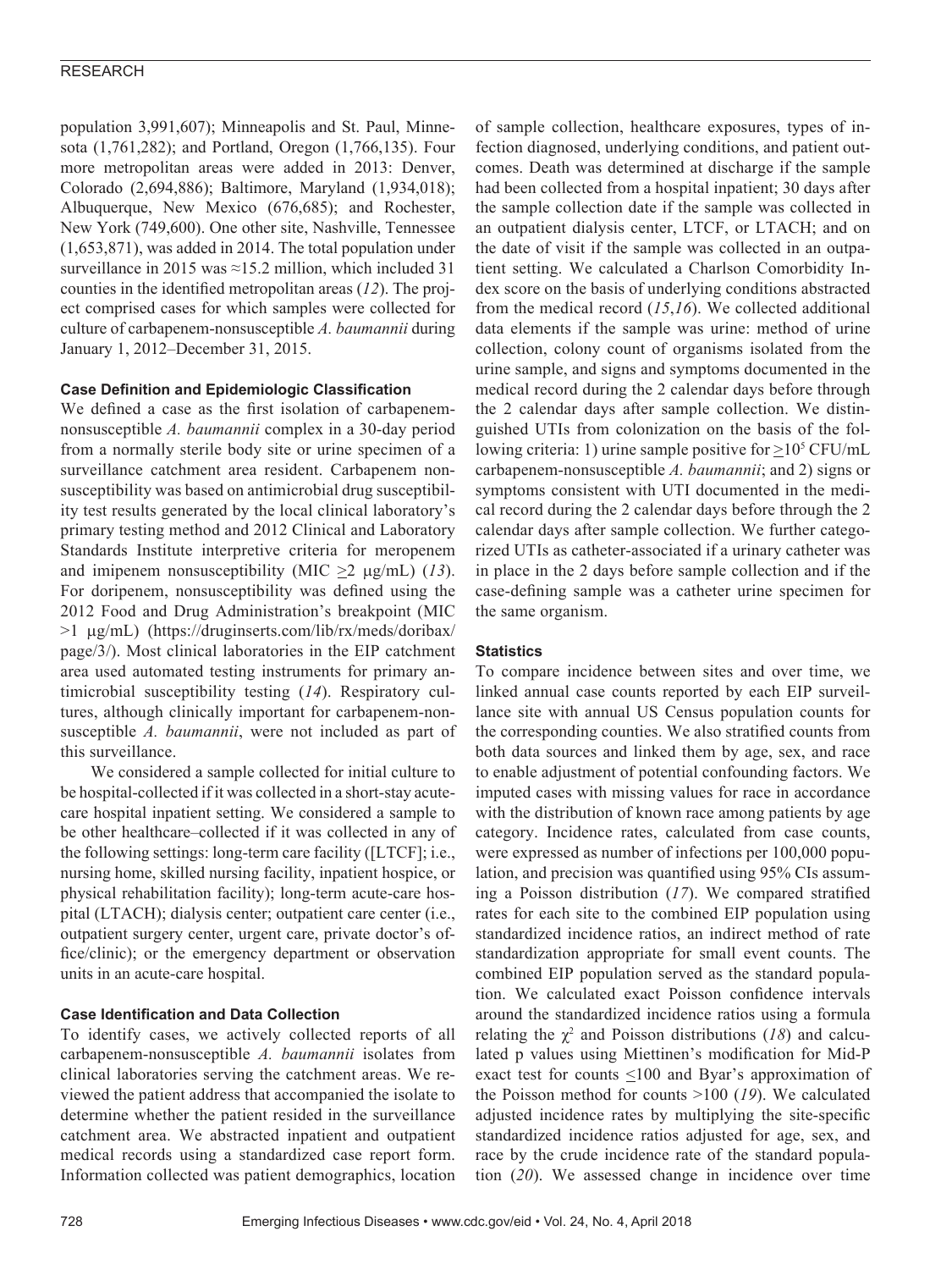using incidence rate ratios (IRRs) obtained from a Poisson regression model adjusting for site, age, race, and sex with 2013 as the reference year. We limited analysis to sites contributing data annually during 2013–2015 (i.e., we excluded Tennessee data).

Analyses were conducted to describe patients' healthcare exposures, outcomes, demographic information, and antimicrobial drug susceptibility information for cases and for unique patients. Patients with complete case report form data as of August 26, 2016, were included in analyses of healthcare exposures and demographic and clinical characteristics and outcomes, and all cases (some patients contributed multiple cases to the analysis) were included in the antimicrobial drug susceptibility analysis. We calculated p values for comparison of categorical variables using the  $\chi^2$  test or the Fisher exact test when cell size was <5. Data management and analyses were conducted using SAS version 9.4 (SAS Institute Inc., Cary, NC, USA).

#### **Ethics Review**

Human subjects advisors in CDC's National Center for Emerging and Zoonotic Infectious Diseases determined the EIP's MuGSI to be a nonresearch activity; therefore, CDC institutional review board review was not required. This study also underwent ethics review at each of the participating EIP sites and was either approved with waiver of informed consent or deemed a nonresearch activity.

# **Results**

# **Incidence Rates, Standardized Infection Rate Ratios, and Trends**

The overall crude incidence rate was 1.2 (95% CI 1.1– 1.3)/100,000 persons for 2012–2015 (Table 1). Crude incidence rates varied by EIP site during the 4-year period; the highest rates occurred in Maryland. Standardized incidence ratios were significantly higher than expected for

Maryland ( $p = 0.00$ ) and Georgia ( $p = 0.001$ ) and significantly lower than expected for Colorado ( $p = 0.000$ ), Minnesota ( $p = 0.000$ ), New Mexico ( $p = 0.000$ ), New York ( $p$  $= 0.000$ ), Oregon (p = 0.000), and Tennessee (p = 0.041) (Table 1). When we accounted for age, sex, race, and site, among the 7 sites that participated during 2013–2015, the adjusted IRRs did not differ (0.83 [95% CI 0.67–1.03]; p  $= 0.09$ ). In 2014, the adjusted IRR decreased 24% from that of 2013 (0.76 [95% CI 0.61–0.95];  $p = 0.02$ ). During the surveillance period, 1 facility accounted for much of the decrease from 2013 to 2014, consistent with resolution of an outbreak. When we removed this facility from this temporal analysis, the change from 2013 to 2014 was no longer significant (adjusted IRR 0.82 [95% CI 0.66– 1.03];  $p = 0.09$ ).

# **Cases and Patients**

A total of 621 carbapenem-nonsusceptible *A. baumannii* cases from 537 unique patients were reported during the study period. Most cases occurred in Georgia (300 [48.3%]), followed by Maryland (236 [38.0%]), Minnesota (26 [4.2%]), Colorado (26 [4.2%]), and Tennessee (19 [3.1%]). New York, Oregon, and New Mexico reported 8, 4, and 2 cases, respectively. Of the 537 patients, 119 (22.2%) had  $\geq$ 2 carbapenem-nonsusceptible *A. baumannii* cultures; these repeat positives accounted for 203 of all cases during the 4-year surveillance period (range 2–8 cultures/patient).

Among the 513 patients with complete case report form data, 178 (34.7%) were female, and median age was 58.6 years (range 0–102 years). Information about underlying conditions was available for 512 patients. The median Charlson Comorbidity Index score was 2.9 (range 0–13). Sixteen (3.1%) patients had no identified underlying conditions at the time of sample collection. The following underlying conditions were reported in  $\geq$ 25% of patients: neurologic problems (277 [54.0%]), decubitus or pressure ulcers (275 [53.6%]), diabetes (216 [42.1%]), and chronic pulmonary disease (139 [27.1%]).

| Table 1. Case counts and incidence of carbapenem-nonsusceptiable Acinetobacter baumannii in Emerging Infections Program sites, |  |
|--------------------------------------------------------------------------------------------------------------------------------|--|
| United States, 2012-2015*                                                                                                      |  |

|               | No. cases, $N = 621$ |      |      |      | Crude annual incidence rates <sup>±</sup> (95% CI) |                  |                  |                  |                  | alR§ for all |
|---------------|----------------------|------|------|------|----------------------------------------------------|------------------|------------------|------------------|------------------|--------------|
| Area          | 2012†                | 2013 | 2014 | 2015 | 2012+                                              | 2013             | 2014             | 2015             | aSIR§ (95% CI)   | years        |
| <sub>CO</sub> | ND                   | 11   |      | 8    | ND.                                                | $0.4(0.2-0.8)$   | $0.3(0.1 - 0.6)$ | $0.3(0.1 - 0.6)$ | $0.4(0.3-0.6)$   | 0.4          |
| GA            | 111                  | 78   | 47   | 64   | $2.9(2.4 - 3.5)$                                   | $2.0(1.6-2.5)$   | $1.2(0.9-1.5)$   | $1.6(1.2 - 2.1)$ | $1.2(1.1 - 1.4)$ | 1.2          |
| <b>MD</b>     | ND                   | 77   | 81   | 78   | ND.                                                | $4.0(3.2 - 5.0)$ | $4.2(3.3 - 5.2)$ | $4.0(3.2 - 5.0)$ | $2.5(2.2 - 2.9)$ | 3.0          |
| <b>MN</b>     | 2                    | 10   |      |      | $0.12(0-0.4)$                                      | $0.6(0.3-1.1)$   | $0.4(0.2 - 0.8)$ | $0.4(0.2-0.8)$   | $0.4(0.2-0.5)$   | 0.4          |
| <b>NM</b>     | ND                   |      |      |      | ND.                                                | $0(0-0.4)$       | $0.2(0-0.8)$     | $0.2(0-0.8)$     | $0.1(0-0.4)$     | 0.1          |
| <b>NY</b>     | ND                   | 4    |      |      | ND.                                                | $0.5(0.2 - 1.4)$ | $0.1(0-0.7)$     | $0.4(0.1-1.2)$   | $0.3(0.1 - 0.6)$ | 0.4          |
| 0R            | 0                    |      |      |      | $0(0-0.2)$                                         | $0.2(0.1-0.6)$   | $0(0-0.2)$       | $0(0-0.2)$       | $0.1(0-0.1)$     | 0.1          |
| TN            | ND                   | ND   | 12   |      | ND.                                                | ND.              | $0.7(0.4-1.3)$   | $0.4(0.2-0.9)$   | $0.6(0.4-1.0)$   | 0.7          |
| Total         | 113                  | 184  | 156  | 168  | 1.6 (1.3–1.9)                                      | 1.4 (1.2–1.6)    | $1.0(0.9-1.2)$   | $1.1(0.9-1.3)$   | ND.              | <b>ND</b>    |

\*The study areas were Denver, CO; Atlanta, GA; Baltimore, MD; Minneapolis/Saint Paul, MN; Albuquerque, NM; Rochester, NY; Portland, OR; Nashville, TN. aIR, annual incidence rate; aSIR, adjusted standardized incidence ratio; ND, no data available.

†Only 3 Emerging Infections Program sites participated in 2012.

‡Per 100,000 population.

§Adjusted for age, race, and sex.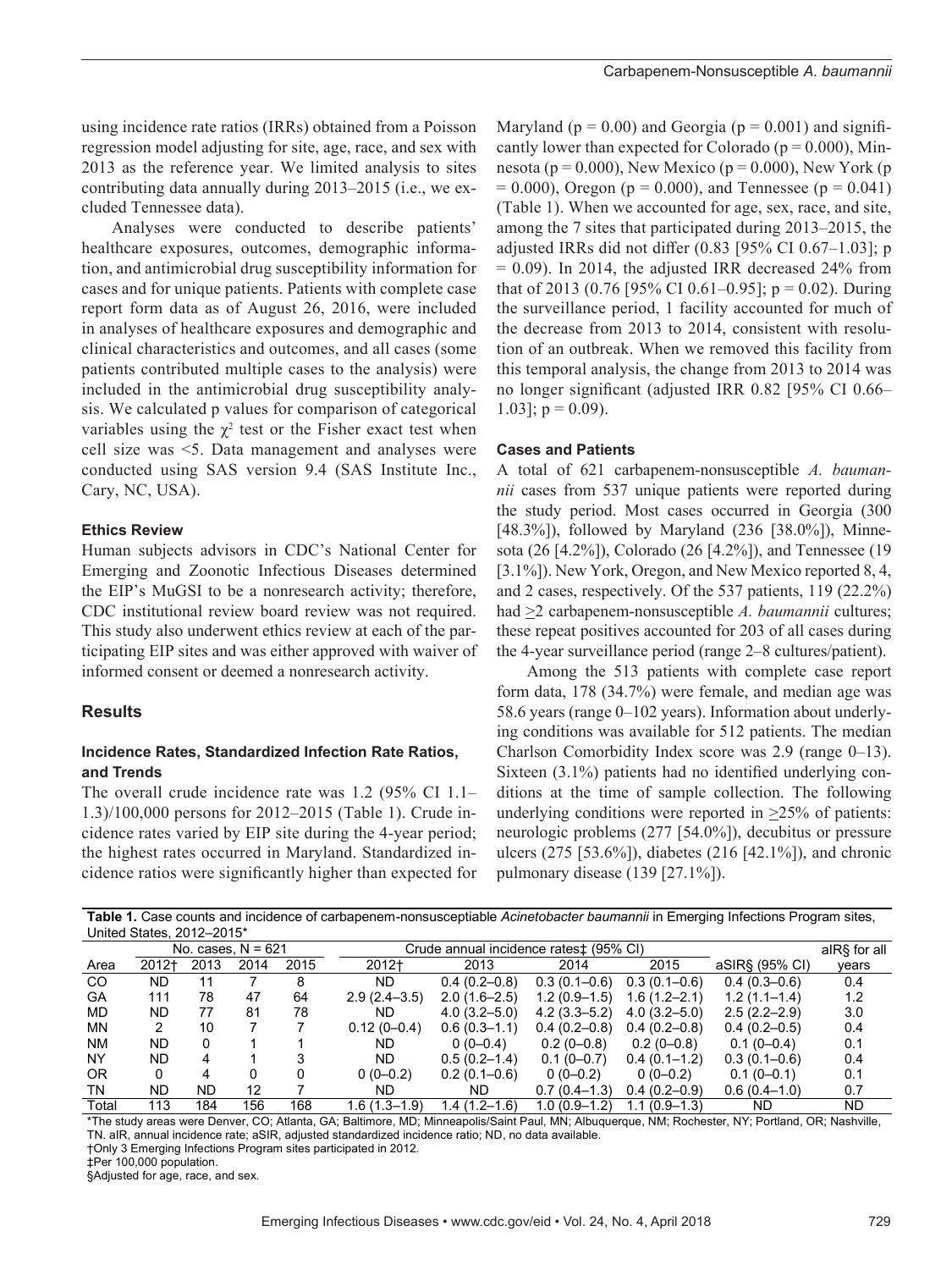Most of the 598 cases were based on isolation of carbapenem-nonsusceptible *A. baumannii* from urine (429 [71.7%]), followed by blood  $(157 [26.3\%])$ . Other sterile sites from which carbapenem-nonsusceptible *A. baumannii* was isolated were bone (8 [1.3%]), joint/synovial fluid (2 [0.3%]), peritoneal fluid (2 [0.3%]), pleural fluid (1 [0.2%]), and other normally sterile sites (3 [0.5%]). For 4 cases, both blood and urine samples were collected on same date, and both grew carbapenem-nonsusceptible *A. baumannii*.

For most  $(503 \mid 84.1\%)$  cases, at least 1 type of infection was associated with the carbapenem-nonsusceptible *A. baumannii* from the sample collected. Among those, UTI was the most common infection type reported (328 [65.2%]), followed by bacteremia  $(158$  [31.4%]), septic shock (55 [10.9%]), and pneumonia (33 [6.6%]). For most (403 [80.1%]) cases, only 1 infection type was reported; 100 (19.9%) had >2 types of infection.

Of the infections in the 429 cases for which carbapenem-nonsusceptible *A. baumannii* was isolated from urine, 115 (26.8%) met criteria for a UTI based on our definition. Of these, fever was the only symptom reported in 76 (66%) cases. A provider documented UTI in the medical record for 328 (76.5%) cases; of these, only 96 (29.3%) met the criteria for a UTI based on our definition.

Of the 598 cases, 228 (38.1%) were identified from cultures of hospital-collected samples. Of these, 85 (14.2%) samples were collected in the intensive care unit (ICU), and 148 (24.8%) were collected >3 days after hospital admission. The median time between admission and sample collection was 7 days (range 0–341 days). The remaining 370 (61.9%) samples were collected outside of the acute-care hospital setting (other healthcare–collected): 210 (35.1%) in the emergency department of an acute-care hospital, 101 (16.9%) in an LTCF, 31 (5.2%) in an LTACH, and 28 (4.7%) in an outpatient setting (e.g., private doctors' offices or clinics). Of the 210 cases with samples collected in an emergency department, 177 (84.2%) were subsequently admitted to the acute-care hospital.

#### **Previous Healthcare Exposure**

For nearly all cases (590 [98.7%]), healthcare exposure in the year before sample collection or an indwelling device around the time of sample collection was documented (Table 2). Admission to a short-stay acute-care hospital (469 [78.4%] patients) or LTCF  $(360 \, [60.2\%])$  were the most frequent healthcare exposures documented. Additionally, 14.0% of cases occurred in patients admitted to an LTACH. Among the 506 (84.6%) cases for which an indwelling device was documented in the 2 days before specimen collection, a urinary catheter (399 [66.7%]) was the most common device. For  $8$  (<1%) cases, healthcare exposure during the previous year was not identified; of these, 2 case-patients traveled internationally in the 2 months before sample collection.

#### **Outcomes of Cases**

For 449 (75.1%) cases, patients were hospitalized at the time of or within 30 days after sample collection (Table 3). Of these cases, 168 (37.4%) patients were admitted to the ICU on the day of or within 7 days after sample collection. Death was assessed at different time points depending on where the patient was treated. The overall death rate of 17.9% (106/594 cases) was significantly higher for cases for which carbapenem-nonsusceptible *A. baumannii* was isolated from a sterile site than for those for which carbapenem-nonsusceptible *A. baumannii* was isolated only from urine  $(41.3\%$  vs  $8.3\%$ ; p<0.0001). Among case-patients who died, carbapenem-nonsusceptible *A. baumannii* was isolated within 7 days of death for 61.3% (65/106).

#### **Antimicrobial Drug Susceptibilities**

Antimicrobial drug susceptibility information from local clinical laboratories was available for all 621 cases (Table 4). Most isolates were susceptible to at least 1 aminoglycoside (72.9%). Isolates from urine samples were significantly more likely than those from sterile site samples to be susceptible to fluoroquinolones  $(4.6\% \text{ vs. } 0.6\%; \text{ p} = 0.02);$ 

| Table 2. Previous healthcare exposures among 598 carbapenem-nonsusceptible Acinetobacter baumannii cases in Emerging |            |  |  |  |  |
|----------------------------------------------------------------------------------------------------------------------|------------|--|--|--|--|
| Infections Program sites, United States, 2012-2015*                                                                  |            |  |  |  |  |
| Healthcare exposure                                                                                                  | No. (%)    |  |  |  |  |
| Healthcare facility exposure in the year before sample collectiont                                                   | 528 (88.3) |  |  |  |  |
| Previous acute care hospitalization                                                                                  | 469 (78.4) |  |  |  |  |
| Residence in long-term care facility                                                                                 | 360 (60.2) |  |  |  |  |
| Inpatient or outpatient surgery                                                                                      | 199 (33.3) |  |  |  |  |
| Admission to long-term acute care hospital#                                                                          | 73 (14.0)  |  |  |  |  |
| Current hemodialysis treatment                                                                                       | 66 (11.0)  |  |  |  |  |
| Any indwelling device in place in the 2 calendar days before sample collection                                       | 506 (84.6) |  |  |  |  |
| Urinary catheter                                                                                                     | 399 (66.7) |  |  |  |  |
| Central venous catheter                                                                                              | 222(37.1)  |  |  |  |  |
| Other                                                                                                                | 269 (45.0) |  |  |  |  |
| No healthcare exposure                                                                                               | 8(1.3)     |  |  |  |  |

\*The study areas were Denver, CO; Atlanta, GA; Baltimore, MD; Minneapolis/Saint Paul, MN; Albuquerque, NM; Rochester, NY; Portland, OR; Nashville, TN.

†Sum of subcategory percentages >100 due to patients with multiple healthcare exposures in year before case. ‡2013–2015 cases only.

§Other indwelling devices: endotracheal or nasotracheal tube, tracheostomy, gastrostomy tube, nephrostomy tube, nasogastric tube.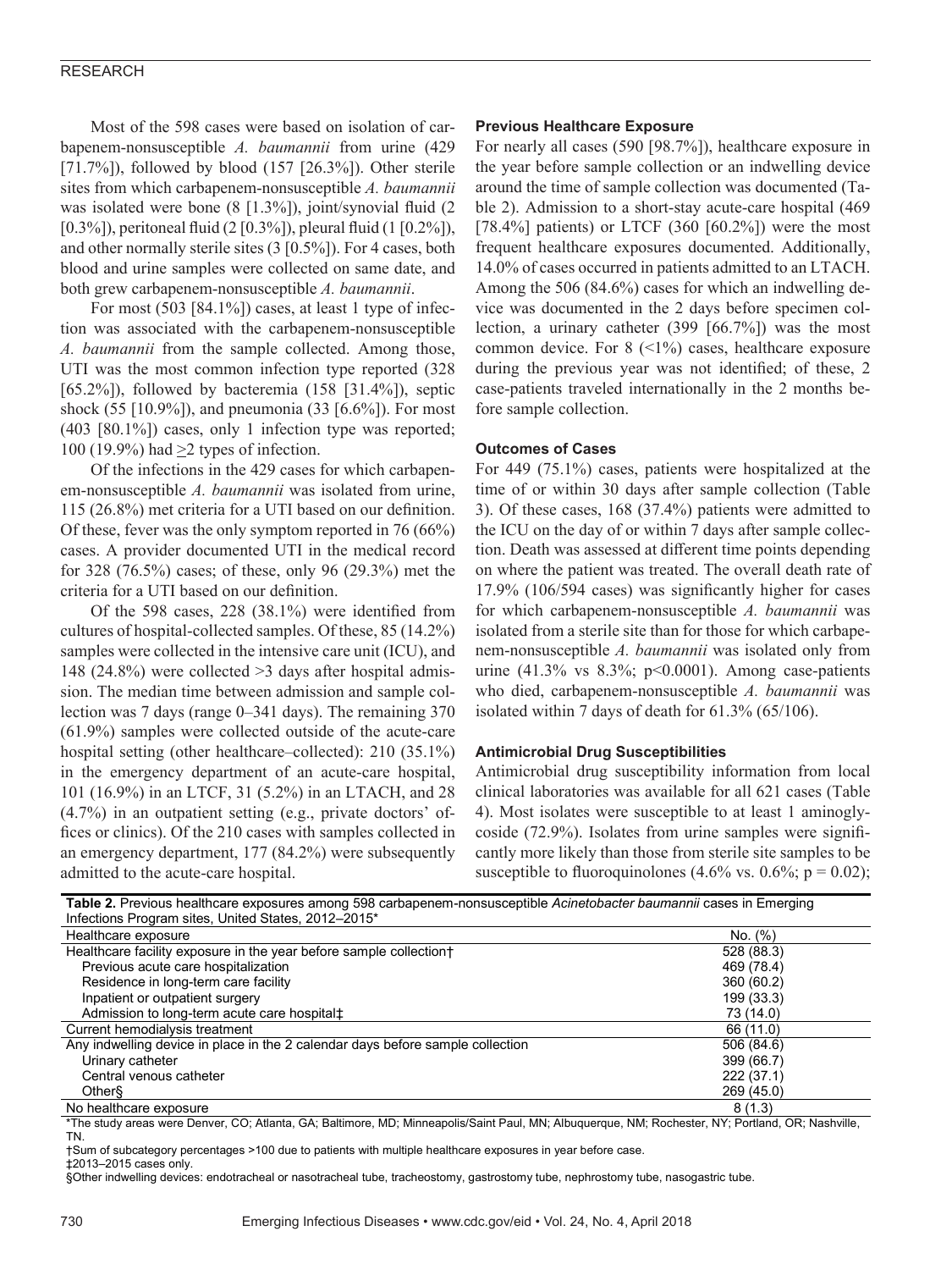| <b>Table 3.</b> Outcomes for 598 <i>Acinetobacter baumannii</i> cases in Emerging Infections Program sites, United States, 2012–2015*        |            |  |  |  |  |
|----------------------------------------------------------------------------------------------------------------------------------------------|------------|--|--|--|--|
| Outcome                                                                                                                                      | No. (%)    |  |  |  |  |
| Hospitalized at, or within 30 d after, date of specimen collection, $n = 598$                                                                | 449 (75.1) |  |  |  |  |
| Admission to intensive care unit on day of or within 7 d after sample collection, $n = 449$                                                  | 168 (37.4) |  |  |  |  |
| Discharge location after acute care hospitalization among patients who survived, $n = 356 +$                                                 |            |  |  |  |  |
| Long-term care facility                                                                                                                      | 187 (52.5) |  |  |  |  |
| Private residence                                                                                                                            | 131 (36.8) |  |  |  |  |
| Long-term acute care hospital                                                                                                                | 34(9.6)    |  |  |  |  |
| Other                                                                                                                                        | 1(0.3)     |  |  |  |  |
| Died, $\pm$ n = 594                                                                                                                          | 106 (17.9) |  |  |  |  |
| Among cases with a sterile site culture, $n = 172$ §                                                                                         | 71 (41.3)  |  |  |  |  |
| Among cases with a positive urine culture, $n = 422$ §                                                                                       | 35(8.3)    |  |  |  |  |
| *The study areas were Denver CO: Atlanta GA: Baltimore MD: Minneanolis/Saint Paul, MN, Albuquerque NM: Rochester NY: Portland, OR: Nashville |            |  |  |  |  |

**Table 3.** Outcomes for 598 *Acinetobacter baumannii* cases in Emerging Infections Program sites, United States, 2012–2015\*

\*The study areas were Denver, CO; Atlanta, GA; Baltimore, MD; Minneapolis/Saint Paul, MN, Albuquerque, NM; Rochester, NY; Portland, OR; Nashville, TN.

†Three case-patients were discharged to unknown locations.

‡Death was determined at discharge for hospital inpatients; 30 d after sample collection for case-patients identified in outpatient dialysis, long-term care, and long-term acute care hospitals; and at evaluation for outpatients. For 4 case-patients, outcome was unknown. The 1 patient who had a blood sample and a urine sample was counted in the "sterile site culture" category. §Significant difference in death by specimen source (p<0.0001).

susceptibilities based on specimen source did not differ significantly for other antimicrobial drugs.

# **Discussion**

Data from population-based surveillance covering 8 geographically diverse metropolitan areas in the United States show that the overall incidence of carbapenem-nonsusceptible *A. baumannii* infection during 2012–2015 was low (1.2 cases/100,000 persons). Cases occurred almost exclusively in patients who stayed overnight in healthcare facilities or had indwelling devices. The crude mortality rate was 17.9%, approximately double that for patients with carbapenem-resistant *Enterobacteriaceae* (CRE) from the same catchment areas (*21*). For most cases, samples for culture were collected outside of short-stay acute-care hospitals, indicating that efforts to prevent transmission should include a variety of healthcare settings. These unique data, which include clinical data and isolate reports from a variety of healthcare settings and patients, highlight potential opportunities to reduce transmission.

The incidence rates for carbapenem-nonsusceptible *A. baumannii* are lower than those reported from the identical EIP catchment areas for CRE (2.93 cases/100,000 population) (*21*) and substantially lower than rates reported from EIP for invasive methicillin-resistant *Staphylococcus aureus* (25.1/100,000) (*22*) and for *Clostridium difficile* (141.77/100,000) infections (*23*). The reasons for the lower incidence of carbapenem-nonsusceptible *A. baumannii* in this population than for other healthcare-associated pathogens are not clear but might be related to the low virulence of carbapenem-nonsusceptible *A. baumannii* (*2*) and the lack of dominant, well-adapted clones capable of spreading easily from person to person or within healthcare environments in our specific surveillance areas (*1*,*2*,*24*). However, because this surveillance is population-based, we were unable to measure the incidence of carbapenem-nonsusceptible *A. baumannii* within individual healthcare facilities, where it could be substantial.

Nearly all incident carbapenem-nonsusceptible *A. baumannii* cases were healthcare-associated; the most common exposures were admission to a short-stay acutecare hospital or residence in an LTCF during the previous year or the presence of an indwelling device. Similarly, Zeana et al. found multidrug-resistant phenotypes only among the hospital strains of *A. baumannii* collected from 2 US hospitals and from the community (*25*). Our findings support current recommendations to focus on preventing *A. baumannii* transmission in long-term care and acutecare hospital settings (*26*). In addition, the large proportion of patients transferred to LTCFs (60.2%) highlights the critical need for reporting patient multidrug-resistant organism status at interfacility transfer to ensure no gaps exist in the application of appropriate precautions. We observed substantial heterogeneity in adjusted incidence rates among EIP sites: a 20-fold difference between the site with the highest incidence (Maryland, 2.29 cases/100,000 persons) and the site with the lowest incidence (Oregon, 0.07/100,000). Similar geographic heterogeneity has been described with CRE (*21*) and might reflect several factors, including the underlying resistance mechanisms present or circulating among organisms in a specific location, length of time the organisms have been present in the region, and the implementation of infection control interventions to control spread.

Yearly adjusted incidence rates did not change significantly during 2013–2015 in the EIP surveillance catchment area. Although not always concordant with changes in incidence rates, the percentage of *Acinetobacter* spp. resistant to a carbapenem from healthcare-associated infections reported to the National Healthcare Safety Network decreased slightly from 2011 to 2014; in 2014, the percentage of *Acinetobacter* spp. nonsusceptible to a carbapenem was 50%, compared with 58% in 2011 (*5*,*27*). By contrast, before 2012, multiple US reports documented increases in resistant *Acinetobacter* (*28*–*30*). In a small study of clinical isolates conducted in Detroit during 2003–2008,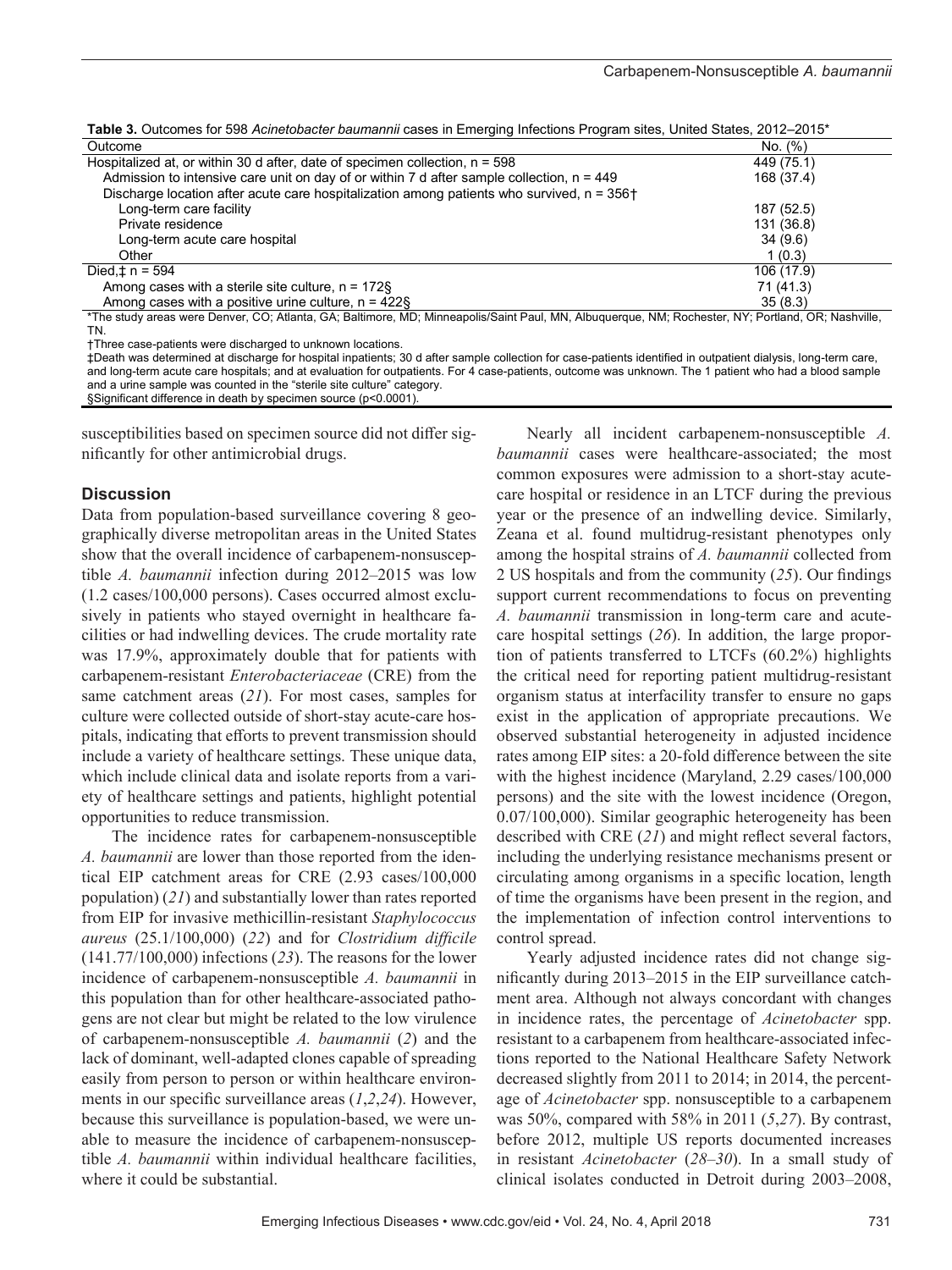| atonoo ni Eniorghig mioonono i rogram onooj ormoa otatooj Eo iE                                                                                    |                                                  |                                  |                           |          |  |  |  |
|----------------------------------------------------------------------------------------------------------------------------------------------------|--------------------------------------------------|----------------------------------|---------------------------|----------|--|--|--|
|                                                                                                                                                    | No. susceptible isolates/no. isolates tested (%) |                                  |                           |          |  |  |  |
| Antimicrobial agent                                                                                                                                | Total (%)                                        | Sterile site cultures, $n = 173$ | Urine cultures, $n = 425$ | p valuet |  |  |  |
| Any aminoglycoside <sup>+</sup>                                                                                                                    | 421/577 (72.9)                                   | 123/166 (74.1)                   | 298/411 (72.5)            | 0.70     |  |  |  |
| Tobramycin                                                                                                                                         | 308/541 (56.9)                                   | 92/158 (58.2)                    | 216/383 (56.4)            | 0.70     |  |  |  |
| Amikacin                                                                                                                                           | 254/416 (61.1)                                   | 71/121 (58.7)                    | 183/295 (62.0)            | 0.52     |  |  |  |
| Gentamicin                                                                                                                                         | 175/571 (30.7)                                   | 49/163 (30.1)                    | 126/408 (30.9)            | 0.85     |  |  |  |
| Any fluoroquinolone <sup>+</sup>                                                                                                                   | 20/575 (3.5)                                     | 1/164(0.6)                       | 19/411 (4.6)              | 0.02     |  |  |  |
| Levofloxacin                                                                                                                                       | 15/432 (3.5)                                     | 1/120(0.8)                       | 14/312 (4.5)              | 0.08     |  |  |  |
| Ciprofloxacin                                                                                                                                      | 10/522 (1.9)                                     | 1/145(0.7)                       | 9/377(2.4)                | 0.30     |  |  |  |
| Any extended-spectrum B-lactam <sup>+</sup>                                                                                                        | 114/577 (19.8)                                   | 27/165 (16.4)                    | 87/412 (21.1)             | 0.20     |  |  |  |
| Ceftazidime                                                                                                                                        | 72/447 (16.1)                                    | 17/129 (13.2)                    | 55/318 (17.3)             | 0.28     |  |  |  |
| Cefepime                                                                                                                                           | 68/562 (12.1)                                    | 18/161 (11.2)                    | 50/401 (12.5)             | 0.67     |  |  |  |
| Piperacillin/tazobactam                                                                                                                            | 4/113(3.5)                                       | 1/37(2.7)                        | 3/76(1.9)                 | >0.99    |  |  |  |
| Other                                                                                                                                              |                                                  |                                  |                           |          |  |  |  |
| Ampicillin/sulbactam                                                                                                                               | 180/498 (36.1)                                   | 47/146 (32.2)                    | 133/352 (37.8)            | 0.24     |  |  |  |
| Colistin                                                                                                                                           | 114/122 (93.4)                                   | 36/39 (92.3)                     | 78/83 (94.0)              | 0.73     |  |  |  |
| Trimethoprim/sulfamethoxazole                                                                                                                      | 83/483 (17.2)                                    | 26/142 (18.3)                    | 57/341 (16.7)             | 0.67     |  |  |  |
| Tigecycline                                                                                                                                        | 74/120 (61.7)                                    | 27/40 (67.5)                     | 47/80 (58.8)              | 0.35     |  |  |  |
| *The study areas were Denver, CO; Atlanta, GA; Baltimore, MD; Minneapolis/Saint Paul, MN, Albuquerque, NM; Rochester, NY; Portland, OR; Nashville, |                                                  |                                  |                           |          |  |  |  |

**Table 4.** Antimicrobial susceptibility of 621 carbapenem-nonsusceptible *Acinetobacter baumannii* isolates reported by local clinical laboratories in Emerging Infections Program sites, United States, 2012–2015\*

TN. †The <sup>2</sup> test or Fisher exact test was used to test the null hypothesis "carbapenem-nonsusceptible *A. baumannii* isolates antimicrobial susceptibility did

not differ for sterile site vs. urine cultures." Fisher exact test was used when >1 cell size was <5. ‡Includes the antimicrobial drugs listed below.

the total number of patients with *A. baumannii* increased from 1.7/1,000 patient days in 2003 to 3.7/1,000 patient days in 2008; among these same patients the percentage of *Acinetobacter* isolates that were susceptible to imipenem decreased from 99% in 2003 to 42% in 2008 (*29*). In another US study of susceptibility results from hospital clinical microbiology laboratories contributing data to the Eurofins laboratory testing network across the United States, the percentage of *A. baumannii* isolates that were resistant to carbapenems increased from 21% in 2003–2005 to 48% in 2009–2012 (*30*). The relatively small number of cases and relatively short interval in our evaluation preclude us from identifying a clear trend in disease; additional years of surveillance data are needed to clarify these trends and the factors contributing to resistance and incidence differences across geographic regions.

Antimicrobial drug susceptibility testing performed at local laboratories demonstrated high levels of resistance to other antimicrobial drugs in addition to carbapenems. Most isolates were also nonsusceptible to cephalosporins, fluoroquinolones, trimethoprim/sulfamethoxazole, ampicillin/sulbactam, and piperacillin/ tazobactam. Most remained susceptible to at least 1 aminoglycoside and, for the subset for which a result was available, to colistin and tigecycline. The 3 drug classes to which most isolates were susceptible can be associated with substantial toxicities or treatment failure (*29*) and are generally considered second-line agents for treatment. Although we did not collect data on carbapenem-nonsusceptible *A. baumannii* infection treatment and were unable to determine the proportion of deaths attributable to *Acinetobacter* infection, the limited availability of drugs to which carbapenem-nonsusceptible

*A. baumannii* isolates were susceptible could have contributed to the overall death rate of 41% for cases for which carbapenem-nonsusceptible *A. baumannii* was isolated from a sterile site.

Our findings are subject to several limitations. First, because not all local clinical laboratories serving the catchment area participated during the entire period, these results underestimate the true incidence of carbapenemnonsusceptible *A. baumannii*, particularly among specific populations, such as dialysis patients and LTCF residents. Second, although *Acinetobacter* can be isolated from sputum and other nonsterile sites, these sources were not included in the surveillance, which resulted in an underestimation of the total number of cases. Third, we did not collect carbapenem-nonsusceptible *A. baumannii* isolates and therefore were unable to describe resistance mechanisms. A better understanding of these mechanisms could inform prevention and control strategies. Going forward, isolate collection through CDC's Antimicrobial Resistance Laboratory Network will help to define *Acinetobacter* resistance mechanisms in the United States. Fourth, although 15 million persons live in the areas under surveillance, the data demonstrate considerable geographic heterogeneity; therefore the results of this analysis might not be generalizable to all areas of the United States. Fifth, use of the population of the catchment area is an imperfect denominator to represent the burden of disease attributable to a pathogen largely concentrated within selected healthcare facilities. Sixth, data were retrospectively abstracted from medical records, and the quality and completeness of such records can vary among healthcare systems and facility types, resulting in underreporting of some data elements. Finally, our incidence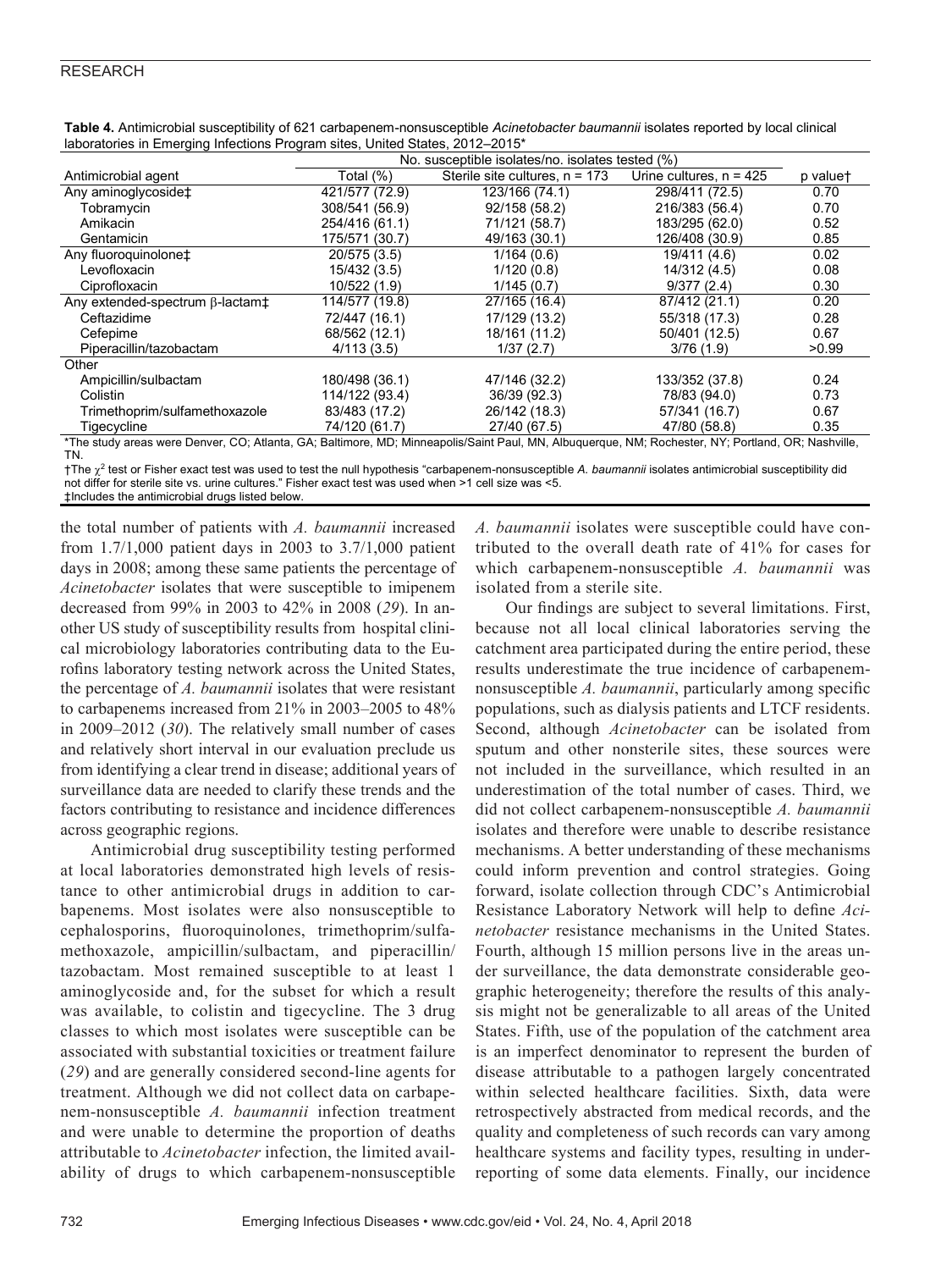case definition was based on a 30-day period; extending the interval between incident cases or excluding recurrent cases would have resulted in a lower incidence rate.

In summary, we present population-based carbapenemnonsusceptible *A. baumannii* incidence rates in the United States and provide additional information about the epidemiology of carbapenem-nonsusceptible *A. baumannii*. These data, along with data from the National Healthcare Safety Network, provide early evidence that carbapenem resistance among *A. baumannii* isolates might have plateaued, although additional years of surveillance in both systems are needed to confirm this observation. Despite a currently low population-based incidence, the medical complexity of carbapenem-nonsusceptible *A. baumannii* patients, along with treatment challenges posed by high levels of resistance to noncarbapenem antimicrobial drugs and high death rates, highlight the need for additional work in healthcare settings to contain carbapenem-nonsusceptible *A. baumannii* spread.

#### **Acknowledgments**

We thank the MuGSI Information Technology Team, especially Tonya Habersham, Joseph Dunlap, and Christopher Jason Hall, for providing us with the MuGSI Data Management System. We also acknowledge Shelley Magill for her leadership of the Healthcare-Associated Infections Community Interface program and editorial assistance; Isaac See for his scientific input; Shirley Zhang, Ruby Phelps, David G. Kleinbaum, andYi Mu for their assistance with data management and statistical analysis; and Taylor Chambers, Sarah Harb, Stepy Thomas, Jane Harper, and Annastasia Gross for assistance with data collection in the field.

The Healthcare-Associated Infections Community Interface MuGSI program is supported through CDC's cooperative agreement, CDC-RFA-CK17-1701.

#### **About the Author**

Ms. Bulens is a health scientist in the Division of Healthcare Quality Promotion, National Center for Emerging and Zoonotic Infectious Diseases, CDC. Her research interests include surveillance for carbapenem-resistant *Acinetobacter baumannii* and other carbapenem-resistant gram-negative bacteria.

#### **References**

- 1. Peleg AY, Seifert H, Paterson DL. *Acinetobacter baumannii*: emergence of a successful pathogen. Clin Microbiol Rev. 2008;21:538–82. http://dx.doi.org/10.1128/CMR.00058-07
- 2. Pogue JM, Mann T, Barber KE, Kaye KS. Carbapenem-resistant *Acinetobacter baumannii*: epidemiology, surveillance and management. Expert Rev Anti Infect Ther. 2013;11:383–93. http://dx.doi.org/10.1586/eri.13.14
- 3. Towner KJ. Acinetobacter: an old friend, but a new enemy. J Hosp Infect. 2009;73:355–63. http://dx.doi.org/10.1016/ j.jhin.2009.03.032
- 4. Centers for Disease Control and Prevention. Antibiotic resistance threats in the United States, 2013 [cited 2017 Apr 24]. https://www. cdc.gov/drugresistance/threat-report-2013/pdf/ar-threats-2013-508.pdf
- 5. Centers for Disease Control and Prevention. CDC's antibiotic resistance patient safety atlas [cited 2017 Apr 24]. https://gis.cdc.gov/grasp/PSA/MapView.html
- 6. Falagas ME, Bliziotis IA, Siempos II. Attributable mortality of *Acinetobacter baumannii* infections in critically ill patients: a systematic review of matched cohort and case-control studies. Crit Care. 2006;10:R48. http://dx.doi.org/10.1186/cc4869
- 7. Falagas ME, Rafailidis PI. Attributable mortality of *Acinetobacter baumannii*: no longer a controversial issue. Crit Care. 2007;11:134. http://dx.doi.org/10.1186/cc5911
- 8. Grupper M, Sprecher H, Mashiach T, Finkelstein R. Attributable mortality of nosocomial *Acinetobacter* bacteremia. Infect Control Hosp Epidemiol. 2007;28:293–8. http://dx.doi.org/10.1086/512629
- 9. Sunenshine RH, Wright MO, Maragakis LL, Harris AD, Song X, Hebden J, et al. Multidrug-resistant *Acinetobacter* infection mortality rate and length of hospitalization. Emerg Infect Dis. 2007;13:97–103. http://dx.doi.org/10.3201/eid1301.060716
- 10. Nutman A, Glick R, Temkin E, Hoshen M, Edgar R, Braun T, et al. A case–control study to identify predictors of 14-day mortality following carbapenem-resistant *Acinetobacter baumannii* bacteraemia. Clin Microbiol Infect. 2014;20:O1028–34. http://dx.doi.org/10.1111/1469-0691.12716
- 11. Office of the Assistant Secretary for Health. Presidential Advisory Council on Combating Antibiotic-Resistant Bacteria [cited 2017 Jul 27]. https://www.hhs.gov/ash/advisory-committees/paccarb/ about-paccarb/index.html
- 12. US Census Bureau. 2015 Population estimates [cited 2016 Jun 27]. http://quickfacts.census.gov/qfd/index.html
- 13. Clinical and Laboratory Standards Institute. Performance standards for antimicrobial susceptibility testing: twenty-second informational supplement (M100–S22). Wayne (PA): The Institute; 2012.
- 14. Reno J, Schenck C, Scott J, Clark LA, Wang YF, Ray S, et al. Querying automated antibiotic susceptibility testing instruments: a novel population-based active surveillance method for multidrugresistant gram-negative bacilli. Infect Control Hosp Epidemiol. 2014;35:336–41.http://dx.doi.org/10.1086/675608
- 15. McGregor JC, Kim PW, Perencevich EN, Bradham DD, Furuno JP, Kaye KS, et al. Utility of the Chronic Disease Score and Charlson Comorbidity Index as comorbidity measures for use in epidemiologic studies of antibiotic-resistant organisms. Am J Epidemiol. 2005;161:483–93. http://dx.doi.org/10.1093/aje/ kwi068
- 16. McGregor JC, Perencevich EN, Furuno JP, Langenberg P, Flannery K, Zhu J, et al. Comorbidity risk-adjustment measures were developed and validated for studies of antibiotic-resistant infections. J Clin Epidemiol. 2006;59:1266–73. http://dx.doi.org/ 10.1016/j.jclinepi.2006.01.016
- 17. Daly L. Simple SAS macros for the calculation of exact binomial and Poisson confidence limits. Comput Biol Med. 1992;22:351–61. http://dx.doi.org/10.1016/0010-4825(92)90023-G
- 18. Dobson AJ, Kuulasmaa K, Eberle E, Scherer J. Confidence intervals for weighted sums of Poisson parameters. Stat Med. 1991;10:457–62. http://dx.doi.org/10.1002/sim.4780100317
- 19. Rothman KJ, Boice JD. Exact Testing and Estimation Program 15: exact (and approximate) confidence limits for a proportion. In: Epidemiologic analysis with a programmable calculator. Bethesda (MD): National Institutes of Health; 1979. p. 31–32 [cited 2017 Feb 27]. http://www.epi.msu.edu/janthony/ Epidemiologic%20Analysis%20with%20a%20Programmable%20 Calculator.pdf
- 20. Schoenbach VJ. Standardization of rates and ratios [cited 2017 Mar 7]. http://www.epidemiolog.net/evolving/Standardization.pdf